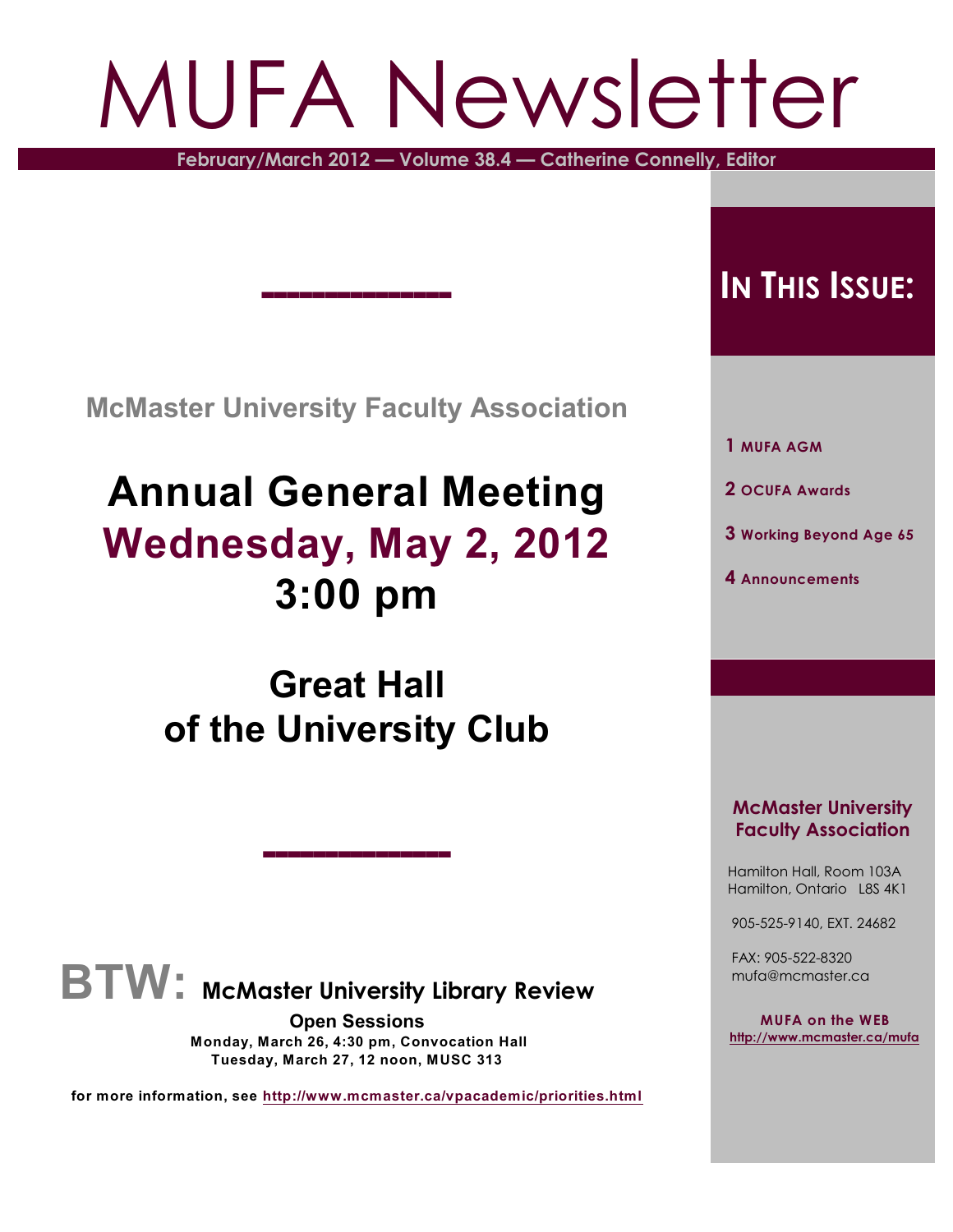n des Associations des Professeurs des Universités de l'Onta

# **39<sup>th</sup> Annual OCUFA Teaching & Academic Librarianship Awards for 2011/12**

#### **PROGRAM**

Each year OCUFA recognizes outstanding teachers and academic librarians in Ontario universities through its Teaching and Academic Librarianship Awards. Since 1973 OCUFA has presented 369 awards. The recipients are selected by the OCUFA Teaching and Academic Librarianship Awards Committee. Approximately 7 awards are presented.

#### **CATEGORIES**

Teaching, in the context of the OCUFA awards, embraces virtually all levels of instruction — graduate and undergraduate teaching, continuing education and faculty development. Similarly, proficiency in teaching may extend well beyond the classroom, the laboratory or the faculty member's office. Activities such as course design, curriculum development, organization of teaching programs and other significant forms of leadership are often important contributions to the instructional process. Those who excel in any of these are eligible for the OCUFA Teaching Awards.

Academic librarianship, in the context of the OCUFA Awards, embraces all aspects of librarianship that contribute to the scholarly achievement of all members of the university community. Activities such as development and delivery of services, provision of educational materials, collection development and management and other contributions to academic librarianship are important to the intellectual functioning of the university. Those who excel in any of these are eligible for an OCUFA Academic Librarianship Award.

#### **NOMINATIONS**

Nominations are invited from individuals, informal groups of faculty or students, or both, and such organizations as local faculty associations, faculty or college councils, university committees concerned with teaching and learning, librarians, local student councils, departments, alumni, etc.

Guidelines to assist in organizing a nomination should be consulted by prospective nominators and are available on request from your Faculty Association Office, the Provincial Office of OCUFA, or the OCUFA website (**[www.ocufa.on.ca](http://www.ocufa.on.ca)**).

Nominations should include a covering nomination form (appended to Guidelines for OCUFA Teaching Award Nominations and Guidelines for OCUFA Academic Librarianship Award Nominations), a nominator's brief, and sufficient evidence, from as many sources as possible, to make it clear that outstanding work deserving of recognition has been done.

#### **PROCEDURE**

Deadline for receipt of nominations: May 21, 2012. Inquiries to: 416-979-2117. The original and five copies of the submission should be sent to:

OCUFA Teaching and Academic Librarianship Awards Committee 83 Yonge Street, Suite 300 Toronto, Ontario M5C 1S8



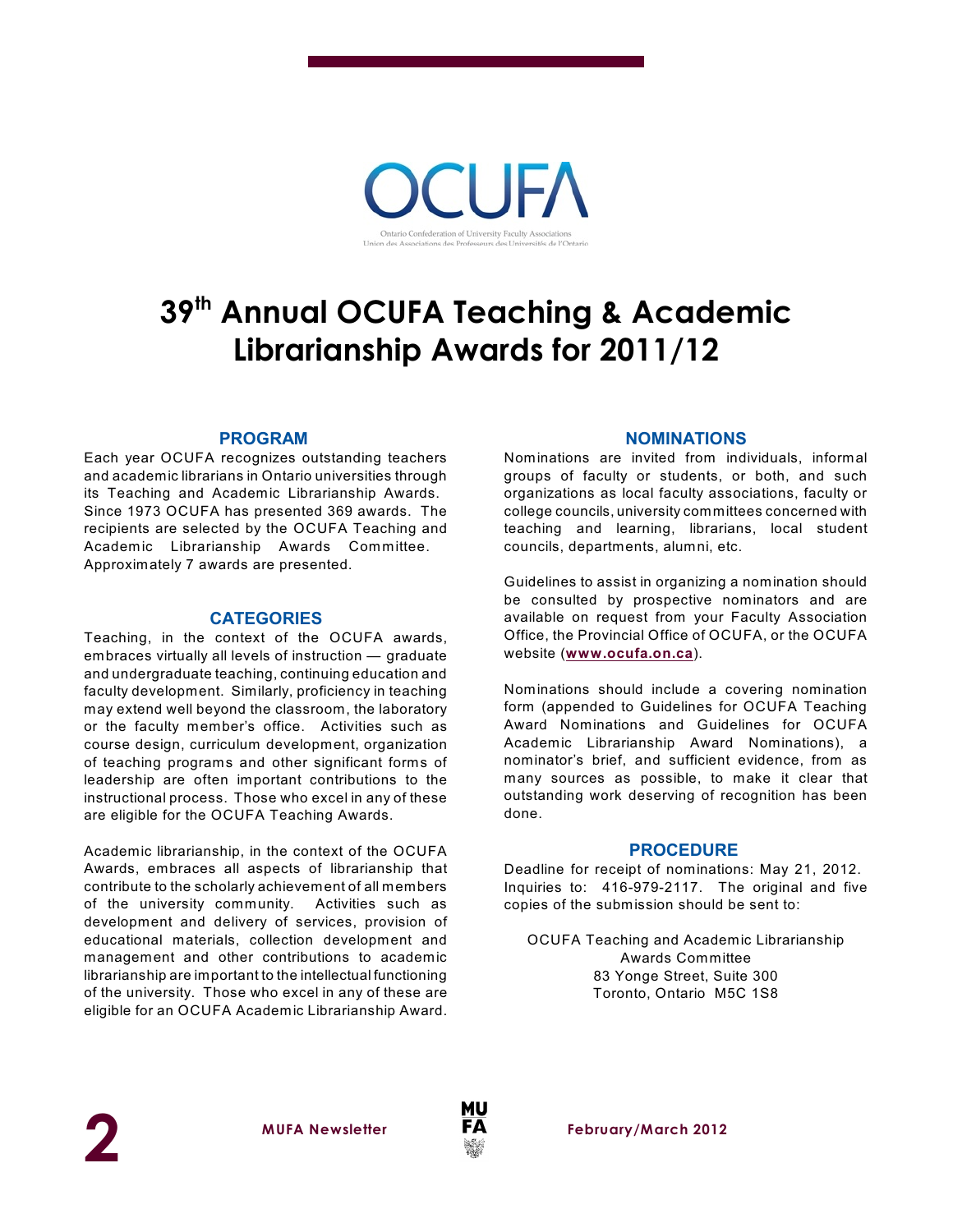

### **Working beyond Age 65**

Planning on continuing to work past the age of 65? Here are some benefit and pension implications for you to keep in mind.

#### **BENEFITS**

#### # **Extended Health and Dental Plans**

MUFA members will continue to be provided coverage under the active extended health and dental plans until their retirement regardless of age. Upon retirement, coverage will be transferred to the appropriate retiree health and dental plans.

#### # **Out-of-Province Emergency Medical Insurance**

Active MUFA members will continue to be eligible for out-of-province emergency medical coverage until December 1st of the calendar year in which the faculty member attains age 69. Coverage is provided by Blue Cross at up to \$1 million emergency health insurance, in the event of emergency medical treatment while traveling out of the country. Effective December 1st of the calendar year in which the faculty members attains age 69, active employees will be eligible for the retiree out-of-country emergency travel benefit which is a \$10,000 lifetime benefit.

#### **E** Salary Continuance (Short term disability)

MUFA members will continue to be eligible for McMaster's salary continuance (short term disability) benefit while actively employed. This provides up to six months salary continuance in the event of illness or disability.

#### # **Long Term Disability**

Participation in this plan will end the June 30th following attainment of age 65, as it does now. This is consistent with other universities in provinces where there is no mandatory retirement. The Long Term Disability plan is an employee paid benefit insured by Sun Life Financial.

#### # **Life Insurance**

MUFA members are eligible to continue to participate in McMaster's basic group life and optional life plans until December 1st of the calendar year in which they reach age 69. After which time, employees will be eligible for the retiree group life benefit which is a \$5,000 lump sum policy. McMaster's basic life insurance plan provides a death benefit of up to 175% of salary (to a maximum of \$175,000) and is employer paid. The optional life plan is an employee paid plan, with an age banded rate structure.

#### **PENSION**

W ith the elimination of mandatory retirement many faculty members will choose to continue to work and will continue to contribute to the pension plan beyond age 65.

A MUFA member considering their own personal situation is eligible to retire if they meet one of the following criteria:

■ Reduced Pension (between ages 55 to 65 and has not reached Rule of 80/85)\* or,

■ Unreduced Pension (attainment of Rule of 80/85 or at least age 65 — those hired after July 1, 2006 must have two years of Plan membership).

*Note: For Pension Plan text purposes "Normal Retirement Date" will continue to be defined as age 65.*

MUFA members choosing to continue their employment beyond age 65 must continue their contributions to the McMaster pension plan. Contributions will continue until retirement, or until December 1<sup>st</sup> of the calendar year in which an individual who has not retired attains age 71. At that point, the Income Tax Act requires that the member begin collecting his/her pension, on top of whatever salary is being earned. As of 2012, if contributors are receiving CPP retirement pensions and they choose to work, they can continue to make CPP contributions that will increase their payments through the Post-Retirement Benefit (PRB). If they are age 65 to 70, contributions are voluntary (their employers will have to contribute if they do).

For more information, see **<http://www.mcmaster.ca/mufa/MandatoryRetirement.html>** and **<http://www.mcmaster.ca/mufa/MandRetirementQ&A.html>**

\* Rule of 80 transition to Rule of 85, as described in the **[Joint Committee Agreement, dated March 3, 2006.](http://www.mcmaster.ca/mufa/jcagreement2006-march3.html)**



 $\frac{1}{2}$  ,  $\frac{1}{2}$  ,  $\frac{1}{2}$  ,  $\frac{1}{2}$  ,  $\frac{1}{2}$  ,  $\frac{1}{2}$  ,  $\frac{1}{2}$ 

**MUFA** Newsletter **FA** February/March 2012